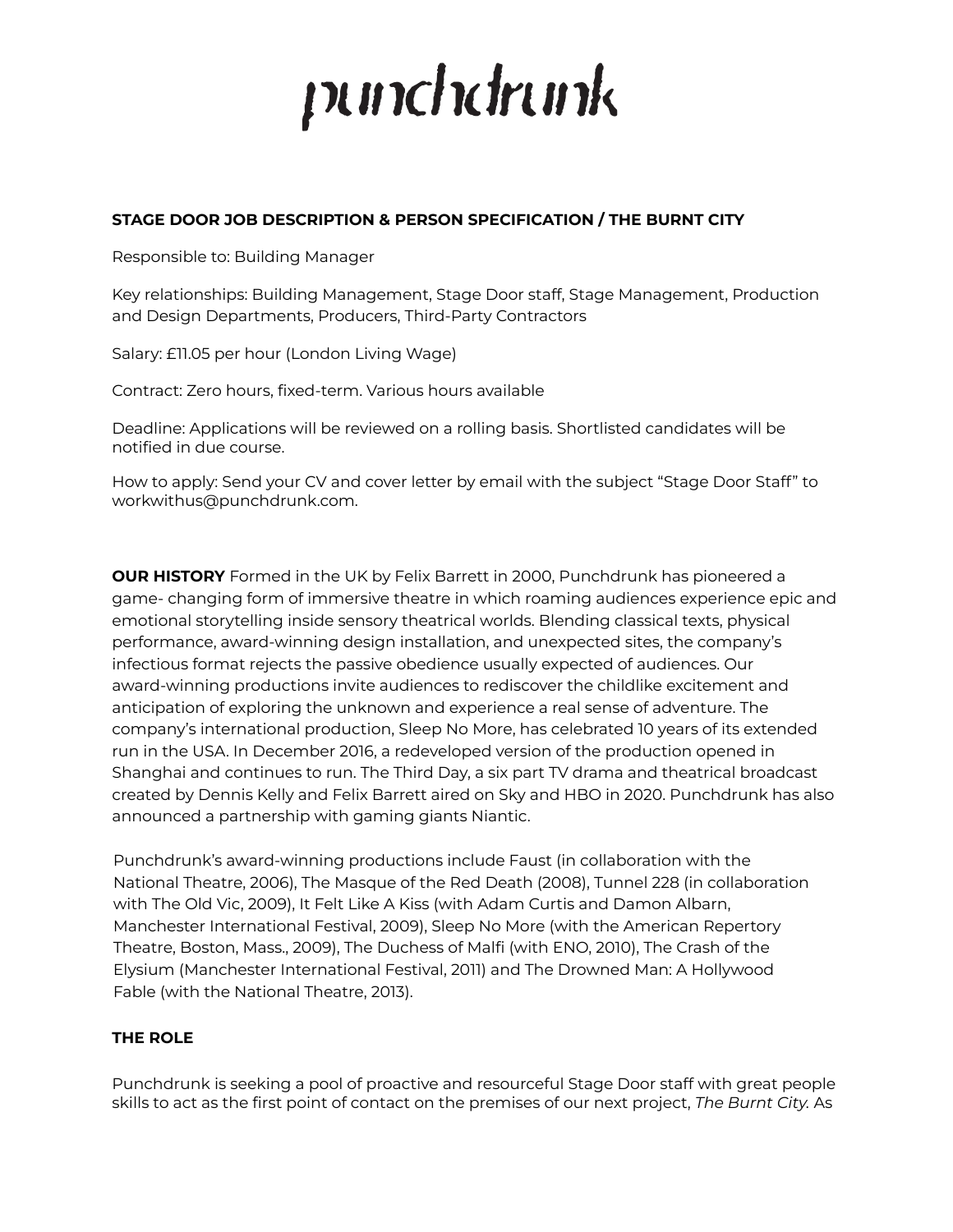a team the Stage Door staff will open and close the building, managing the stage door during all building opening hours including during the show run. They will be the welcoming face of the company, providing a warm and helpful first point of contact for all staff and performers, contractors and visitors. They will ensure all receive a warm welcome, check credentials, communicate with other departments, organise inductions and keep accurate records. They will support the delivery of fire safety and security to the building, and be a vital link in the reporting of incidents as well as aiding in an evacuation both during the day and during the show.

Members of the Stage Door team will act as Duty Managers and are key holders for the building, responsible for the opening or closing and in helping to ensure key administrative and building processes run smoothly.

# **JOB DESCRIPTION | RESPONSIBILITIES INCLUDE**

# **Stage Door**

- To maintain a warm and welcoming presence at stage door, maintaining the security of the building by ensuring that building users are signed in, have received a suitable induction and are either met by a member of staff or are directed to their place of work
- Greet all building visitors and staff, dealing with their enquiries professionally and efficiently
- Receiving incoming phone calls, taking messages when required
- Ensuring all post, parcels and deliveries are directed to the correct department or staff member, and keeping a log of these deliveries at the Stage Door
- To regularly update a delivery schedule and liaise with Show Crew to ensure efficient handling of all deliveries to the building
- To be responsible for keeping the reception, bathrooms, kitchen and welfare areas in a presentable condition throughout the day
- Assist with administrative tasks when required

# **Security and Safety**

- To be security focused and understand the need for vigilance and professionalism at all times whilst on duty, implementing security procedures to ensure only appropriate personnel enter the building both during the day and whilst the show is running.
- Maintain a safe working environment and prioritise the health, safety and comfort of the staff, performers and visitors to the building
- Take a proactive role in induction procedures to ensure that staff working in the building are informed of all rules and regulations
- Report and appropriately escalate any risks of breaches according to Punchdrunk's Health & Safety policy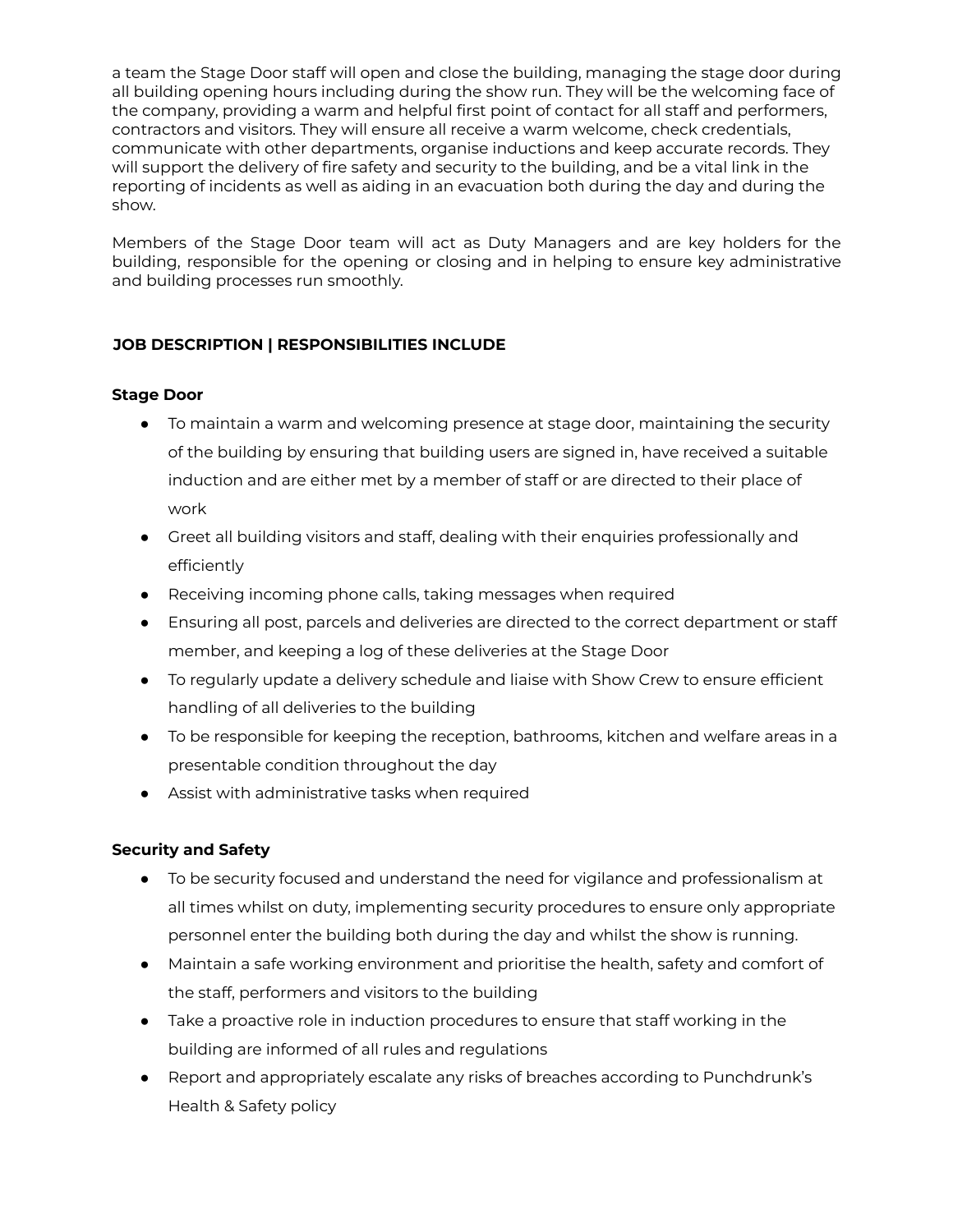- To have a thorough understanding of the workings of the Fire Panel, safety systems and emergency evacuation procedures and to be able to act in accordance with these procedures at all times, in line with company procedures
- To be a key-holder and to be responsible for opening and/or closing the building (depending on the shift time)
- Monitor the building's systems, including intruder alarms, CCTV, code locks, access control, fire alarms, emergency lighting and escape routes and to raise any issues with Building Management as soon as possible
- Issue visitor passes and maintain accurate records throughout the day to ensure passes are returned
- Control and maintain the security of access fobs/keys, which must be signed in and out
- Assist in the issuing and maintenance of radios and site wide equipment. Maintaining accurate records throughout the day to ensure everything is returned
- Ensure emergency equipment (grab bags, first aid kits) are maintained and fully stocked

# **Building Maintenance**

- Report all building issues to the Building Manager in a timely manner
- Undertake daily and weekly checks and routine inspections in conjunction with other departments as required
- Respond quickly and effectively to any issues which arise and keep the teams informed and up to date with the progress of any remedial works required
- To liaise with external contractors on site
- Complete appropriate paperwork for all the building and facilities management systems
- To undertake any other reasonable duties as requested by the management

# **PERSON SPECIFICATION**

# **Essential**

- Excellent customer service, interpersonal and communication skills
- Enthusiastic, proactive and flexible approach to work
- Security and safety conscious
- A problem-solver with a can-do, positive attitude
- Capable of multitasking, able to remain calm under pressure in a busy and high-pressure environment
- Punctual and reliable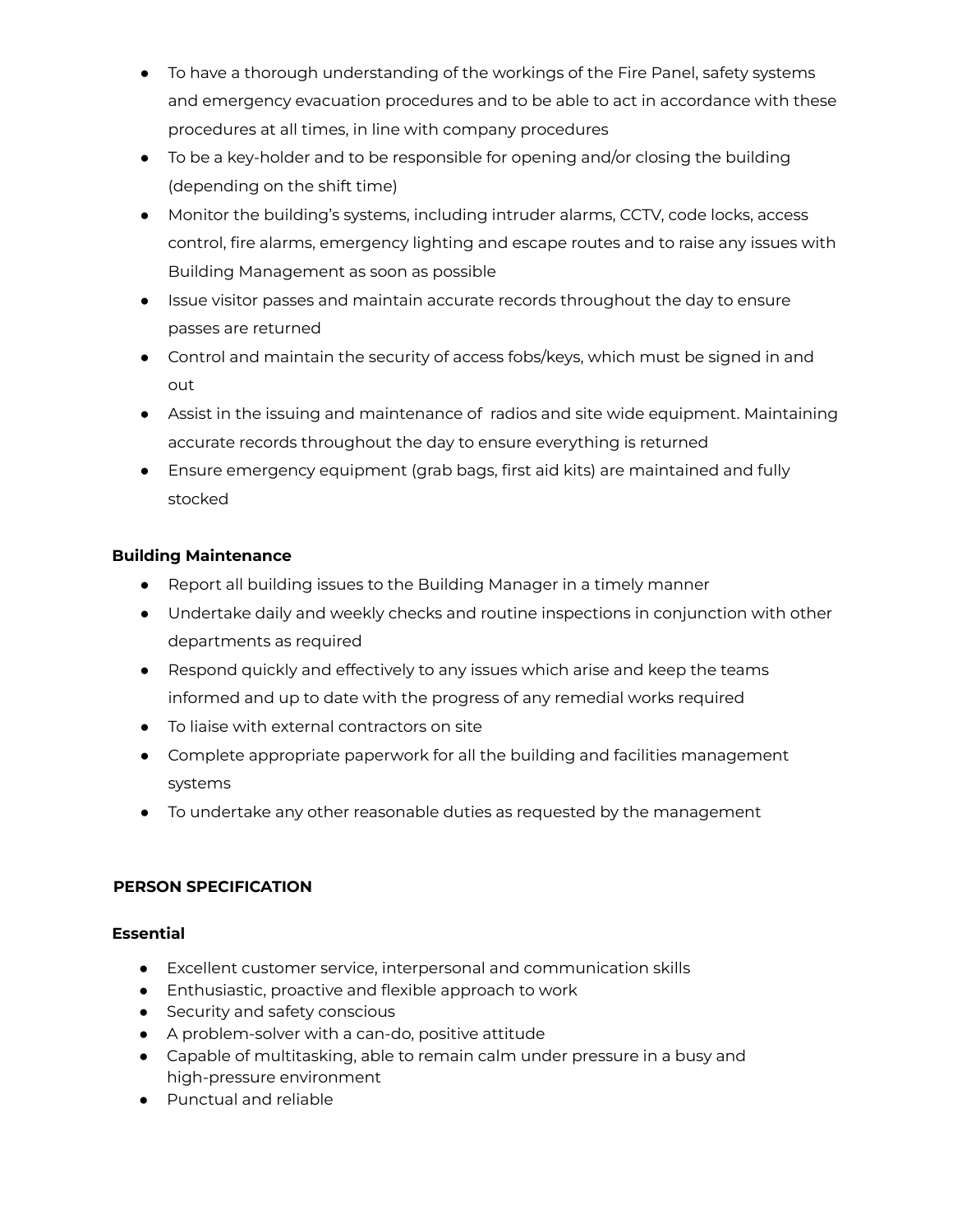- Capable of working alone as well as part of a team
- Understanding of the importance of confidentiality and tact
- Ability to work evenings and weekends

#### **Desirable**

- An interest in Punchdrunk's work
- Experience of working in a similar role and environment
- Knowledge of security and emergency evacuation procedures
- IT skills (Microsoft Office or similar)
- First Aid Training and Fire Marshal training

#### WORKING HOURS

*Shifts available between the following hours:*

- Weekday evenings 4.30pm to 11.30pm
- Weekends 7.30am to 11.45pm

#### EMPLOYMENT TERMS

- Zero hours, fixed-term contract. Various hours available
- £11.05 per hour
- Pension contribution, following completion of probation period
- 20 days holiday per annum pro-rata + UK bank holidays
- Place of Work: Punchdrunk's home in Woolwich
- Direct Report to Building Manager
- Due to the nature of this role early morning, evening and weekend work will be required on a rota basis
- **Please note: this role is only open to applicants aged 18 years and over in line with our safeguarding policy.**

NOTES TO APPLICANTS If you are called for an Interview you will be required to sign a Punchdrunk Non-Disclosure Agreement in advance of the meeting.

All applicants must be eligible to work within the UK.

HOW TO APPLY To apply, please submit your CV and a brief statement (maximum 2 A4 sides) describing your suitability for the position and *specifically* how your experience matches the person specification.

Applicants should provide contact details for two references and we will seek your permission before making direct contact with any referees. Please note that it is likely we will seek to take up 1 reference for candidates progressing to a second interview, prior to making an offer.

Please submit your application by email, with the subject "Stage Door Staff" to [workwithus@punchdrunk.com.](mailto:workwithus@punchdrunk.com) Shortlisted candidates will be notified shortly after.